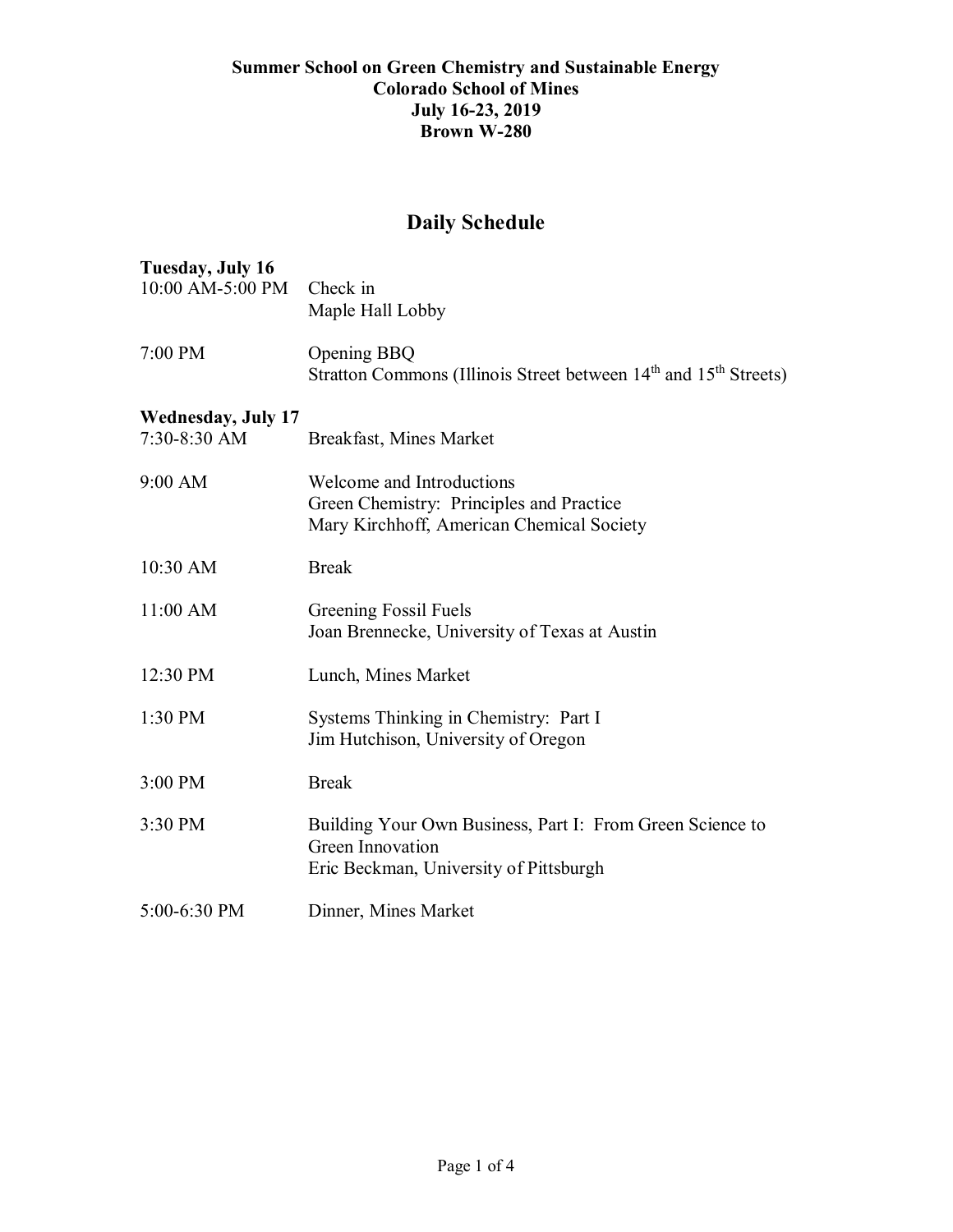| Thursday, July 18<br>7:30-8:30 AM | Breakfast, Mines Market                                                                                                       |
|-----------------------------------|-------------------------------------------------------------------------------------------------------------------------------|
| 9:00 AM                           | Choosing the Greenest Synthesis<br>Philip Jessop, Queen's University                                                          |
| 10:30 AM                          | <b>Break</b>                                                                                                                  |
| $11:00$ AM                        | Systems Thinking in Chemistry: Part II<br>Jim Hutchison, University of Oregon                                                 |
| 12:30 PM                          | Lunch, Mines Market                                                                                                           |
| 1:30 PM                           | Building Your Own Business, Part II: Building the Enterprise<br>Eric Beckman, University of Pittsburgh                        |
| 3:00 PM                           | <b>Break</b>                                                                                                                  |
| 3:30 PM                           | Sustainable and Green Chemistry by Design<br>David Constable, ACS Green Chemistry Institute                                   |
| $5:00-6:30$ PM                    | Dinner, Mines Market                                                                                                          |
| 7:30 PM                           | Poster Session I<br>Coolbaugh Hall Atrium                                                                                     |
| Friday, July 19<br>$7:30-8:30$ AM | Breakfast, Mines Market                                                                                                       |
| $9:00$ AM                         | A Day in the Life of a Green Chemist: Application of Green<br>Chemistry in the Pharmaceutical Industry<br>Dan Richter, Pfizer |
| 10:30 AM                          | <b>Break</b>                                                                                                                  |
| $11:00$ AM                        | Solar Cells<br>Emily Warren, National Renewable Energy Laboratory                                                             |
| 12:30 PM                          | Lunch, Mines Market                                                                                                           |
| 1:30 PM                           | <b>Greener Solvents</b><br>Philip Jessop, Queen's University                                                                  |
| $3:00$ PM                         | <b>Break</b>                                                                                                                  |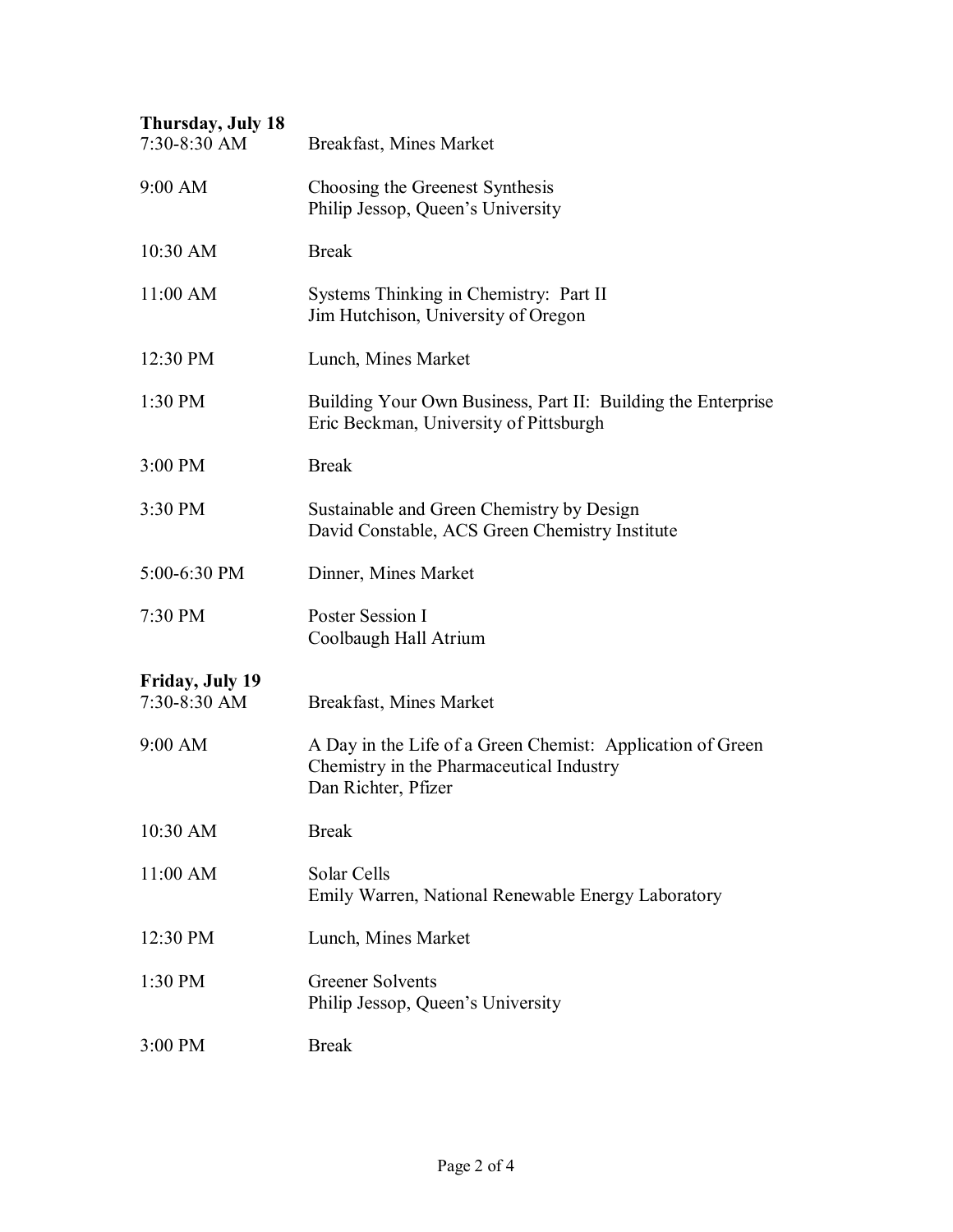| 3:30 PM                                | Choosing the Greenest Synthesis Working Session                                                                                      |  |
|----------------------------------------|--------------------------------------------------------------------------------------------------------------------------------------|--|
| 5:00-6:30 PM                           | Dinner, Mines Market                                                                                                                 |  |
| 7:30 PM                                | Poster Session II<br>Coolbaugh Hall Atrium                                                                                           |  |
| <b>Saturday, July 20</b>               | <b>Rafting!</b>                                                                                                                      |  |
| <b>Sunday, July 21</b><br>7:30-8:30 AM | Breakfast, Mines Market                                                                                                              |  |
| 9:00 AM                                | LCA Reporting Out                                                                                                                    |  |
| 10:30 AM                               | <b>Break</b>                                                                                                                         |  |
| $11:00$ AM                             | Writing Competitive Research Grant Proposals<br>Nancy Jensen, ACS Petroleum Research Fund                                            |  |
| 12:30 PM                               | Lunch, Mines Market                                                                                                                  |  |
| 1:30 PM                                | Greening Your Research - Practical Tools You Can Use Now<br>David Constable, ACS Green Chemistry Institute                           |  |
| 3:00 PM                                | <b>Break</b>                                                                                                                         |  |
| 3:30 PM                                | ACS Resources for Graduate Students and Postdoctoral Scholars<br>Natalia Martin                                                      |  |
| 5:00-6:30 PM                           | Dinner, Mines Market                                                                                                                 |  |
| <b>Monday, July 22</b><br>7:30-8:30 AM | <b>ROOM CHANGE: HILL HALL 202</b><br>Breakfast, Mines Market                                                                         |  |
| 9:00 AM                                | <b>Fuel Cells</b><br>Bryan Pivovar, National Renewable Energy Laboratory                                                             |  |
| 10:30 AM                               | <b>Break</b>                                                                                                                         |  |
| $11:00$ AM                             | Harnessing the Power of Light: Light-Driven Syntheses and<br><b>Reflective Materials</b><br>Garret Miyake, Colorado State University |  |
| 12:30 PM                               | Lunch, Mines Market                                                                                                                  |  |